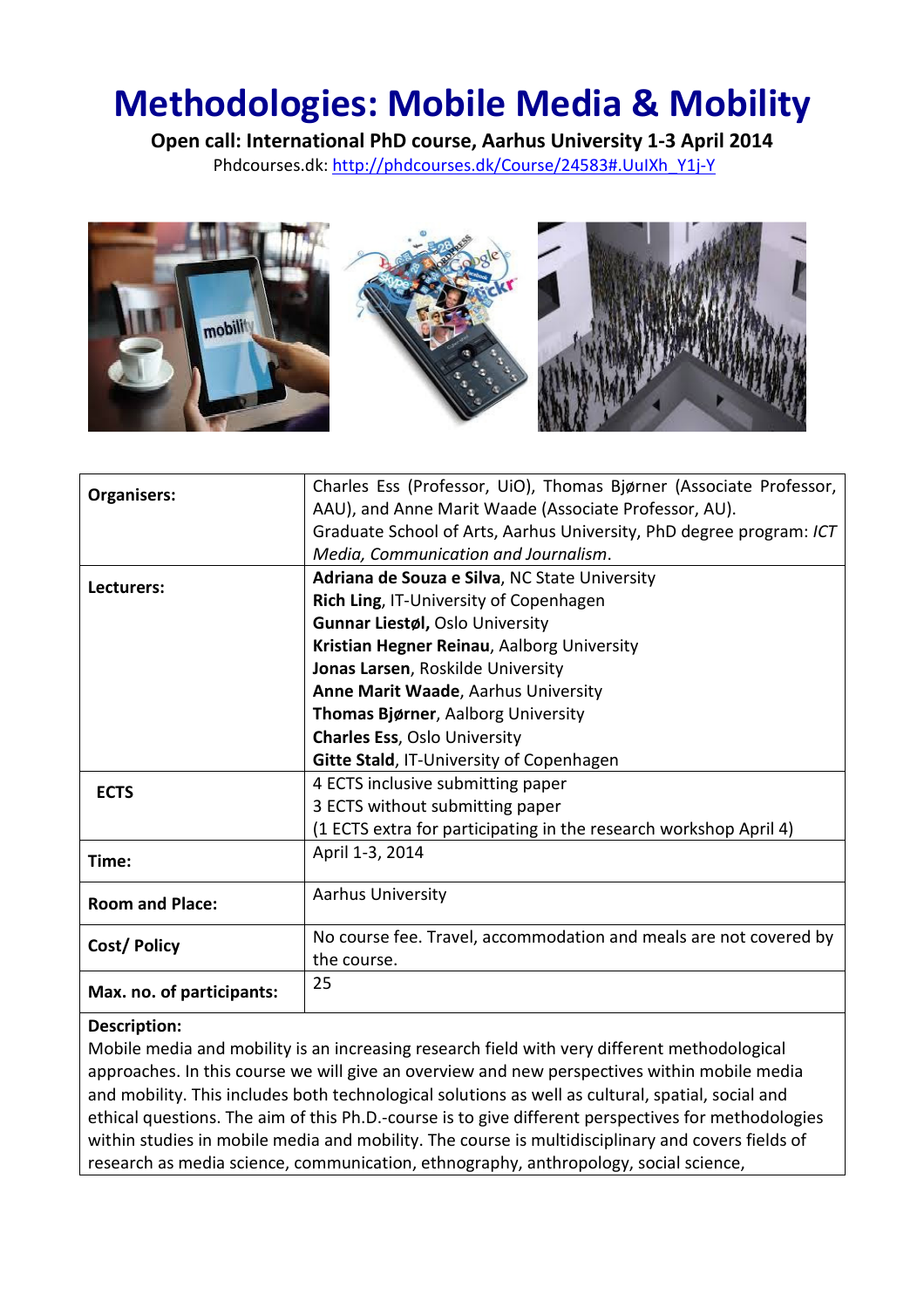geography, architecture, urban design and planning, research ethics, etc.

The course will focus on the methodological approaches, which include some of the below mentions topics:

- How can technologies such as smart phones, tablets, digital cameras and GPS be used in mobile media and mobility studies? Very specific examples will be covered, as well as the participants are going to try some of the methods hands-on.
- How to analyze a mixed methods approach within a mobile media and mobility approach? Advancements in technology can potentially add more depth but also add data into the data death.
- What kind of observations roles is possible what is legal, what is ethical?
- How far and in which ways we can ethically intervene in people's private and everyday lives.
- What is ethnography and does the methodologies within mobile media and mobility challenge some of the definitions of ethnography?

The Ph.D.-course will be based on lectures, workshops and students own project presentations in a mixed setting aiming at creating an open and creative research dialogue.

#### Exam:

The examination consists of: 1. Task assignments (during the course, but within the course time). 2. Group presentations and discussions. Policy: Compulsory all three days.

## Deadline for submission:

Deadline: February 10, 2014

Please register via https://auws.au.dk/MMMM as well as send an application to Marianne Hoffmeister mho@adm.au.dk The application must include a description of your research project and your motivation for taking part in this course (maximum 500 words including both topics).

Confirmation: February 20, 2014. You will be asked to confirm your participation.

## Preparation

- March 1 You will receive a text compendium we ask you to read in advance.
- 14 March Deadline for submitting paper (optional, cf. ECTS points)

### Program PhD course

| Tuesday, 1 April, 2014: Mapping the field |                                                                                                                                                             |           |  |
|-------------------------------------------|-------------------------------------------------------------------------------------------------------------------------------------------------------------|-----------|--|
| Time:                                     | <b>Activity</b>                                                                                                                                             | Venue tba |  |
| 10.30                                     | Registration                                                                                                                                                |           |  |
| 11.00                                     | Welcome                                                                                                                                                     |           |  |
| 11.15                                     | Opening lecture: Adriana de Souza e Silva, NC State University:<br>Researching mobile locative media: mapping the fields, the methods and<br>the challenges |           |  |
| 12.30                                     | Lunch                                                                                                                                                       |           |  |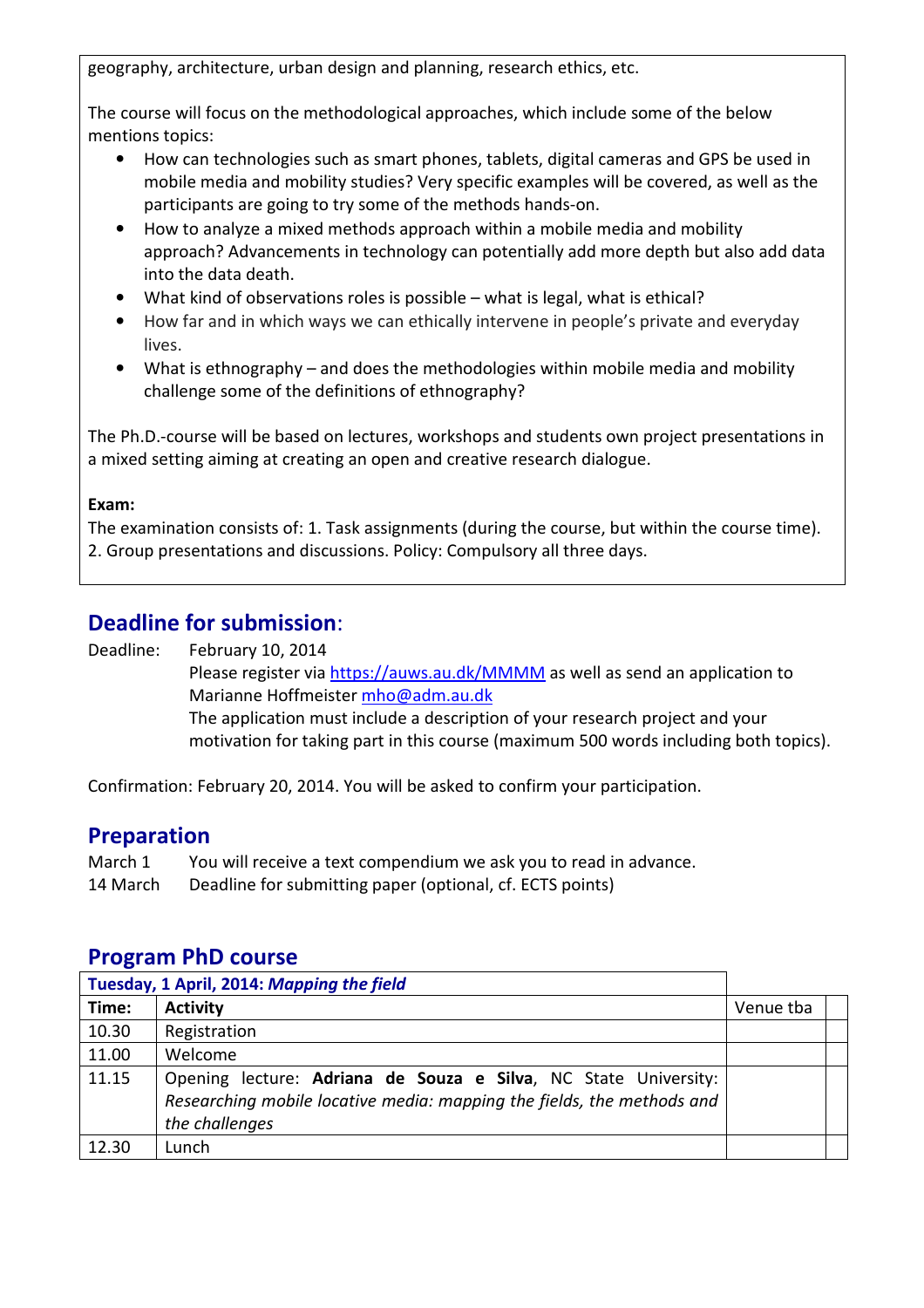| 13.30 | Thomas Bjørner, Aalborg University: New ethnographic approaches? or<br>challenging observational roles. |  |
|-------|---------------------------------------------------------------------------------------------------------|--|
| 14.30 | Exercise 1: led by Adriana de Souza e Silva & Thomas Bjørner                                            |  |
| 15.30 | <b>Break</b>                                                                                            |  |
| 16.00 | Gunnar Liestøl, Oslo University, Mobile heritage - methodological and                                   |  |
|       | interdisciplinary reflections.                                                                          |  |
| 17.00 | Exercise 3: led by Gunnar Liestøl & Charles Ess.                                                        |  |
| 18.30 | <b>Group Dinner</b>                                                                                     |  |
| 20.00 | Presentation and discussion of participants research project, focusing on                               |  |
|       | methodological questions. Feedback from lectures & participants.                                        |  |
| 21.30 | Break for the evening                                                                                   |  |

| Wednesday, 2 April, 2014: Mobile, mobility and ethnographic approaches |                                                                           |           |
|------------------------------------------------------------------------|---------------------------------------------------------------------------|-----------|
| Time                                                                   | <b>Activity</b>                                                           | Venue tba |
| 09.00                                                                  | Lecture: Jonas Larsen, Roskilde University: Mobile methods: mobile        |           |
|                                                                        | media and mobility                                                        |           |
| 10.15                                                                  | Rich Ling, IT-University of Copenhagen                                    |           |
|                                                                        | Sociological approaches and methods to mobile communication               |           |
| 11.30                                                                  | Exercise 2: Led by Jonas Larsen & Rich Ling                               |           |
|                                                                        | Fieldwork and observations on the campus                                  |           |
| 12.30                                                                  | Lunch                                                                     |           |
| 13.30                                                                  | Presentation & discussion of exercise 2                                   |           |
| 14.00                                                                  | <b>Break</b>                                                              |           |
| 14.30                                                                  | Presentation and discussion of participants research project, focusing on |           |
|                                                                        | methodological questions. Feedback from lectures & participants.          |           |
| 17.00                                                                  | Surprise                                                                  |           |
| 18.30                                                                  | Group dinner                                                              |           |
| 20.00                                                                  | Presentation and discussion of participant research project, focusing on  |           |
|                                                                        | methodological questions. Feedback from lectures & participants.          |           |
| 21.30                                                                  | Break for the evening                                                     |           |

|       | Thursday, April 3: Tracking technologies, mobile behaviours: methods and ethics |           |  |
|-------|---------------------------------------------------------------------------------|-----------|--|
| Time  | Activity                                                                        | Venue tba |  |
| 09.00 | Lecture: Kristian Hegner Reinau, AAU: Likes and behavior in the city: GPS       |           |  |
|       | tracking and other new digital technologies as methods.                         |           |  |
| 10.15 | <b>Break</b>                                                                    |           |  |
| 10.45 | <b>Gitte Stald, IT University: (title tba)</b>                                  |           |  |
| 11.30 | Exercise led by Kristian Hegner Reinau & Gitte Stald, IT University             |           |  |
| 12.30 | Lunch                                                                           |           |  |
| 13.30 | Lecture: Charles Ess: Studying mobile and online practices: Ethical             |           |  |
|       | $implications + discussion$                                                     |           |  |
| 14.30 | <b>Break</b>                                                                    |           |  |
| 15.00 | Presentation and discussion of participant research project, focusing on        |           |  |
|       | methodological questions. Feedback from lectures & participants.                |           |  |
| 18.00 | Group dinner, we go for a beer in the city                                      |           |  |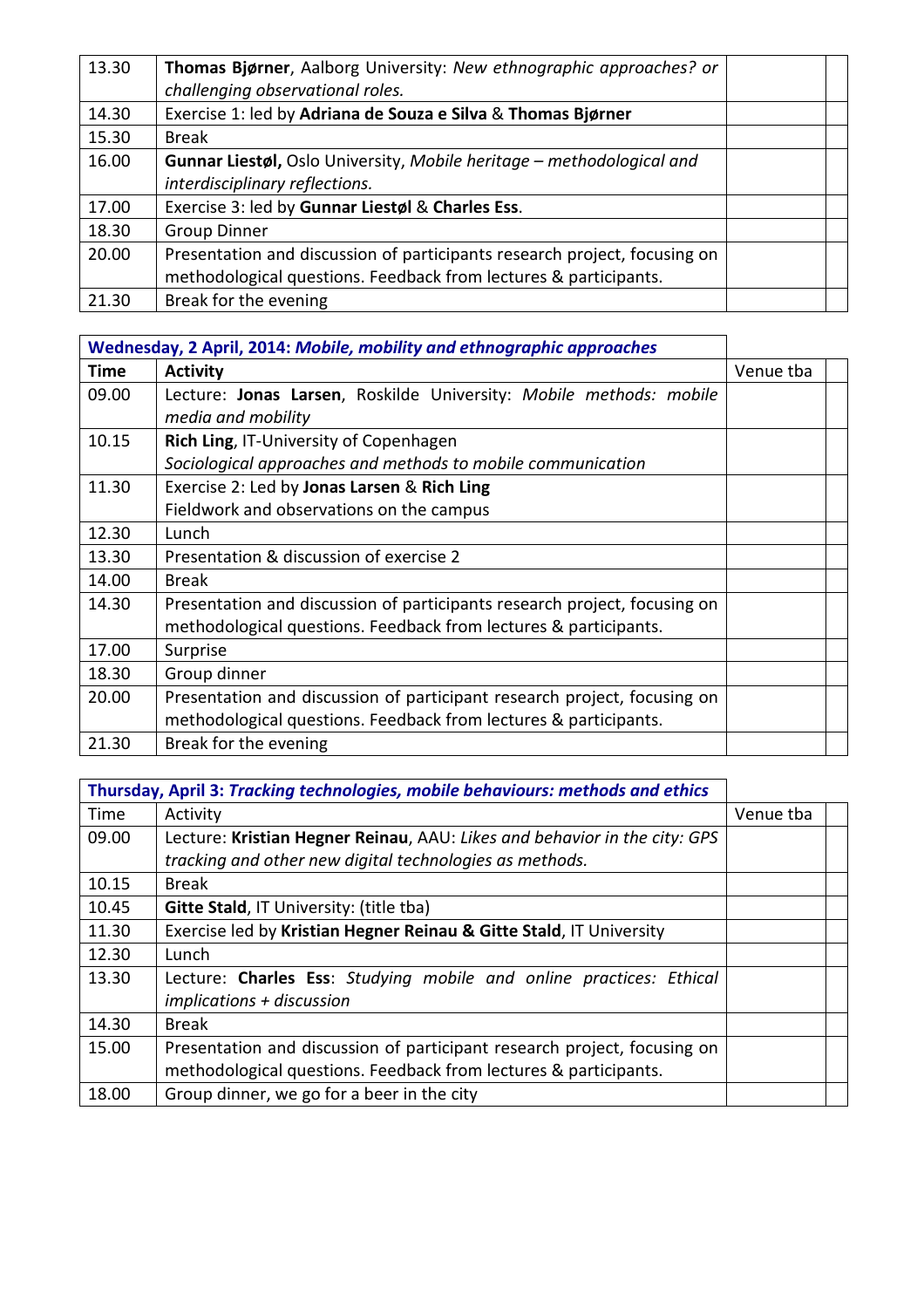## Friday, April 4: Open Research Workshop: Smart Cities & Big Data Organised by the Mobile Media & Communication (MMC) research network

Aarhus University, Denmark. 10am – 5pm: open workshop and dinner. Separate submitting for papers is needed, se below. Furthermore, separate registration for dinner is needed. Chairs: Anja Bechmann, Aarhus University & Martin Brynskov, Aarhus University.

Smart Cities and Big Data are relatively new buzzwords, but why? The relationships between urban and technological developments are ancient, and so are humanity's attempts to store and analyze information to the maximum of its collective capacity. Even one, two three decades ago, if not centuries, such issues were central to national strategies. What else is new? To a large degree, it's the ubiquity of both media and messages, the speed metabolism, as it were—, the commodified access to enormous and complex information manipulation systems. Mobile phones and Facebook, to name dominant examples.

But not only do these systems have communicative qualities; they are connected, reciprocally to sensors and actuators, not just as part of their immediate interfaces, but everywhere, forming what appears to be a new situation. The rapidly increasing complex mediation potentials are a profound challenge for societies to keep up with, and as with big societal challenges, one which requires a sensitive and multifaceted apparatus to grasp and influence. Taking "mobile media and communication" in a broad sense, The Danish Mobile Media and Communication Research Network invites interested researchers to take part in a one-day research workshop to share perspectives on the situation.

The aim of this workshop is two-fold:

(1) To encourage researchers from various fields to share their view on what issues are most acutely in need of being better understood, based on ongoing work, methodological critique and/or recent findings.

(2) To encourage disciplines to meet and *(net)work together*, e.g. in upcoming calls (such as Horizon 2020, INNO+). Disciplines of relevance include, but are not limited to: media & communication, interaction design, urban planning, sociology, computer science, aesthetics, philosophy, engineering, law, architecture and economy.

We have invited two speakers to frame the discussions:

Adam Greenfield, writer and urbanist, based in New York, currently in London, CEO of Urbanscale and Senior Urban Fellow at LSE Cities, London School of Economics. Adam recently published Against the Smart City, the first in a pamhlet series entitled The City Is Here For You To Use, and is the author of the seminal book Everyware (2006) as well as Urban Computing and Its Discontents (2007), a conversation with Mark Shepard.

Kaj Grønbæk, professor, PhD, in computer science at Aarhus University and Head of Research and Innovation at the Alexandra Institute's Interactive Spaces Lab. Kaj has worked with everyday systems, blending physical and digital qualities, for more than a decade. Projects include iFloor which won a Red Dot Award and has later been commercialized as WizeFloor. Named top research innovator by Danish think tank Monday Morning.